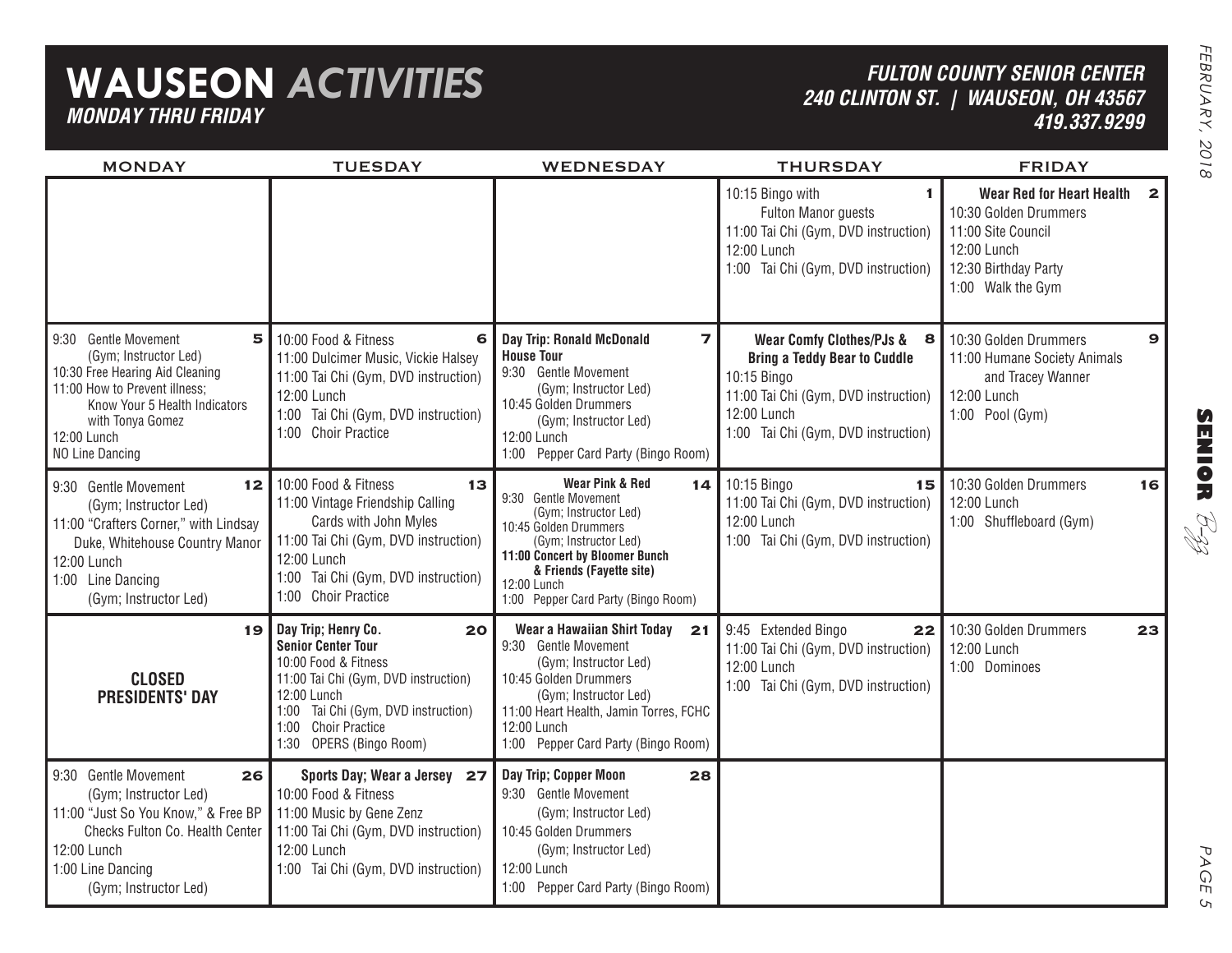## *ARCHBOLD - SCOUT CABIN MON. & FRI.*

# **ARCHBOLD / FAYETTE** *ACTIVITIES*

*FAYETTE - FAMILY LIFE CENTER TUES., Wed., & THURS.*

| <b>MONDAY</b>                                                                                                        | <b>TUESDAY</b>                                                                                                                                                                                                    | <b>WEDNESDAY</b>                                                                                                                                                          | <b>THURSDAY</b>                                                                                                   | <b>FRIDAY</b>                                                                                             |
|----------------------------------------------------------------------------------------------------------------------|-------------------------------------------------------------------------------------------------------------------------------------------------------------------------------------------------------------------|---------------------------------------------------------------------------------------------------------------------------------------------------------------------------|-------------------------------------------------------------------------------------------------------------------|-----------------------------------------------------------------------------------------------------------|
|                                                                                                                      |                                                                                                                                                                                                                   |                                                                                                                                                                           | 10:00 Site Council<br>10:30 Bingo<br>12:00 Lunch & Birthday Treat<br>1:00 Games                                   | 10:00 Site Council<br>$\overline{2}$<br>10:30 Bingo<br>12:00 Lunch & Birthday Treat<br>1:00 Cards & Games |
| 11:00 "Crafters Corner" with<br>5<br>Lindsay of Whitehouse<br><b>Country Manor</b><br>12:00 Lunch<br>1:00 Word Games | 11:00 "Crafters Corner" with<br>$6 \mid$<br>Lindsay of Whitehouse<br><b>Country Manor</b><br>12:00 Lunch<br>1:00 Cards                                                                                            | Day Trip;<br>$\overline{z}$<br><b>Ronald McDonald House Tour</b><br>9:30 Toe Nail Clinic<br>(By Appointment)<br>11:00 Left Center Right Game<br>12:00 Lunch<br>1:00 Games | <b>Wear a Senior Center</b><br>8<br><b>Shirt or Hat Today</b><br>10:30 Bingo<br>12:00 Lunch<br>1:00 Cards & Games | 10:30 Bingo<br>$\mathbf{9}$<br>12:00 Lunch<br>1:00 Puzzles                                                |
| 11:00 Zingo<br>12 I<br>12:00 Lunch<br>1:00 Cards                                                                     | 11:00 Defensive Driving Tips,<br>13<br><b>Bob Lehman</b><br>12:00 Lunch<br>1:00 Games                                                                                                                             | <b>Wear Red &amp; Pink</b><br>11:00 Music by the Bloomer<br><b>Bunch &amp; Friends</b><br>12:00 Lunch<br>1:00 Cards & Games                                               | 14 10:30 Bingo<br>12:00 Lunch<br>1:00 Puzzles                                                                     | 15 10:30 Bingo<br>16<br>12:00 Lunch<br>1:00 Word Games                                                    |
| 19<br><b>CLOSED</b><br><b>PRESIDENTS' DAY</b>                                                                        | Day Trip; Henry Co.<br>20 <br><b>Senior Center Tour</b><br>9:30 Toe Nail Clinic<br>(By Appointment)<br>11:00 "Just So You Know," & Free BP<br>Checks Fulton Co. Health Dept.<br>12:00 Lunch<br>1:00 Cards & Games | 11:00 Hidden Pictures<br>21<br>12:00 Lunch<br>1:00 Puzzles                                                                                                                | Wear a Hawaiian Shirt Today 22<br>10:30 Bingo<br>12:00 Lunch<br>1:00 Word Games                                   | <b>Wear a Hawaiian Shirt Today</b><br>23<br>10:30 Bingo with Guest Caller<br>12:00 Lunch<br>1:00 Cards    |
| 11:00 "Just So You Know,"<br>26 <br>& Free BP Checks Fulton Co.<br>Health Dept.<br>12:00 Lunch<br>1:00 Cards & Games | 11:00 Dulcimer Music,<br>27 <sub>1</sub><br>Vickie Halsey<br>12:00 Lunch<br>1:00 Puzzles                                                                                                                          | Day Trip; Copper Moon<br>28<br>11:00 Easy Exercises/ Stretches/<br>What to Do If I Fall At Home;<br>Lisa V of Fairlawn<br>12:00 Lunch<br>1:00 Word Games                  |                                                                                                                   |                                                                                                           |

**SENIOR** B-zz